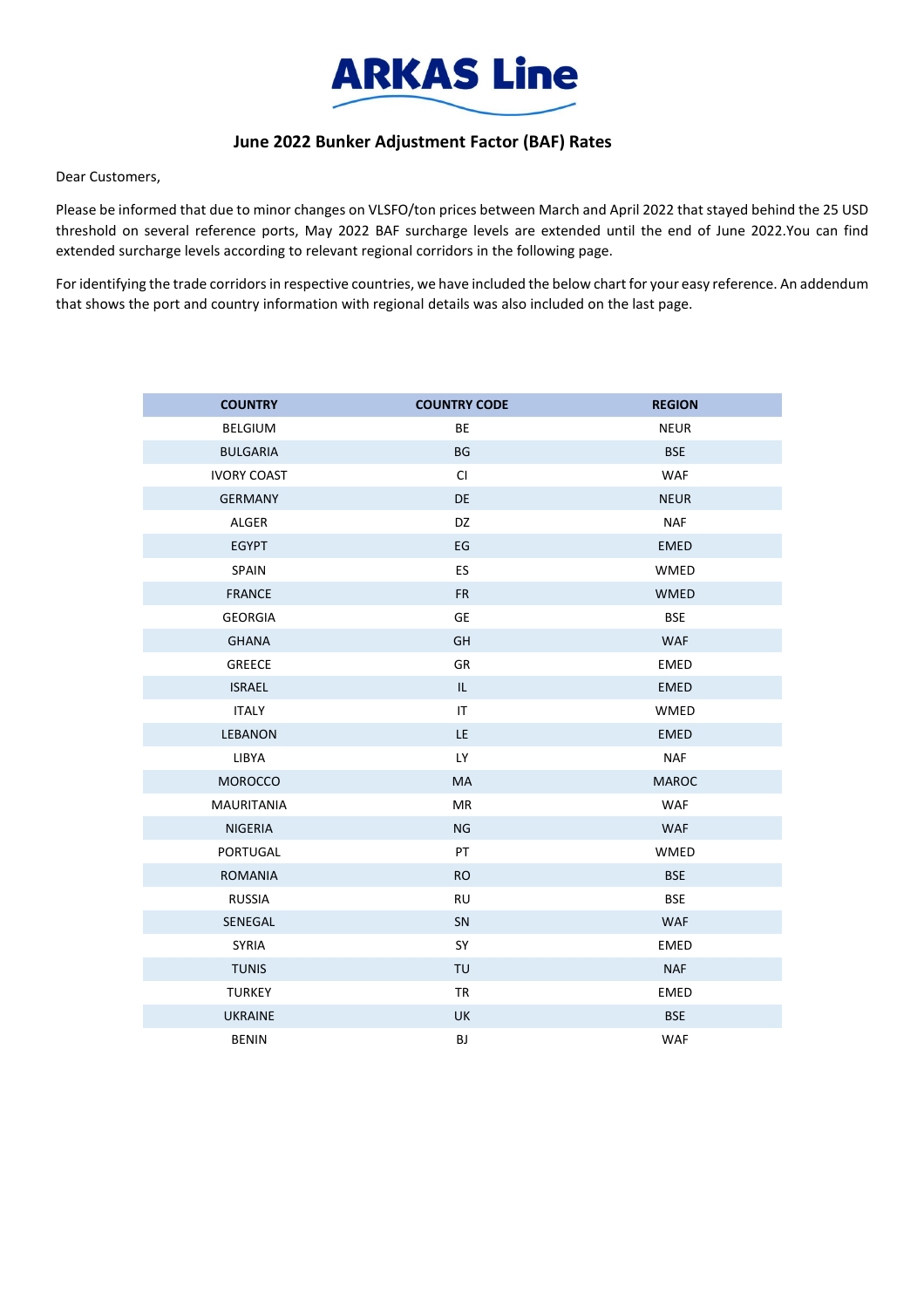## **JUNE 2022 BAF SURCHARGE LEVELS**

| <b>REGION TO REGION</b> | <b>TRADE DRIVER</b> | VLSFO/ton | <b>BAF/TEU</b> | <b>BAF/TEU</b> |
|-------------------------|---------------------|-----------|----------------|----------------|
| <b>BSE TO EMED</b>      | 0,33                | \$1.065   | \$353          | € 304          |
| <b>BSE TO MAROC</b>     | 0,43                | \$1.065   | \$461          | € 397          |
| <b>BSE TO NAF</b>       | 0,43                | \$1.065   | \$461          | € 397          |
| <b>BSE TO NEUR</b>      | 0,54                | \$888     | \$484          | €415           |
| <b>BSE TO WAF</b>       | 1,21                | \$916     | \$1.108        | €952           |
| <b>BSE TO WMED</b>      | 0,44                | \$1.065   | \$470          | €405           |
| EMED NB (INTRA)         | 0,10                | \$1.065   | \$106          | €91            |
| <b>EMED SB</b>          | 0,18                | \$1.065   | \$188          | € 162          |
| <b>EMED TO BSE</b>      | 0,25                | \$1.065   | \$270          | € 233          |
| <b>EMED TO MAROC</b>    | 0,38                | \$1.065   | \$402          | € 346          |
| <b>EMED TO NAF</b>      | 0,38                | \$1.065   | \$402          | € 346          |
| <b>EMED TO NEUR</b>     | 0,38                | \$888     | \$333          | € 286          |
| <b>EMED TO WAF</b>      | 1,04                | \$916     | \$953          | € 819          |
| <b>EMED TO WMED</b>     | 0,29                | \$1.065   | \$306          | € 263          |
| INTRA BSE               | 0,15                | \$1.065   | \$165          | € 142          |
| <b>INTRA WAF</b>        | 0,06                | \$916     | \$55           | €48            |
| MAROC TO BSE            | 0,15                | \$1.065   | \$165          | € 142          |
| MAROC TO EMED           | 0,18                | \$1.065   | \$188          | € 162          |
| MAROC TO WAF            | 0,80                | \$916     | \$732          | € 628          |
| MAROC TO WMED           | 0,29                | \$1.065   | \$306          | € 263          |
| NAF TO BSE              | 0,15                | \$1.065   | \$165          | € 142          |
| NAF TO EMED             | 0,18                | \$1.065   | \$188          | € 162          |
| NAF TO NEUR             | 0,38                | \$888     | \$333          | € 286          |
| NAF TO WAF              | 1,04                | \$916     | \$953          | € 819          |
| NAF TO WMED             | 0,29                | \$1.065   | \$306          | € 263          |
| <b>NEUR TO BSE</b>      | 0,62                | \$888     | \$548          | €470           |
| NEUR TO EMED            | 0,45                | \$888     | \$398          | € 341          |
| <b>NEUR TO MAROC</b>    | 0,45                | \$888     | \$398          | € 341          |
| <b>NEUR TO NAF</b>      | 0,75                | \$888     | \$668          | € 574          |
| <b>NEUR TO WAF</b>      | 0,80                | \$888     | \$709          | € 609          |
| <b>NEUR TO WMED</b>     | 0,45                | \$888     | \$398          | € 341          |
| WAF TO BSE              | 0,62                | \$916     | \$565          | €485           |
| WAF TO EMED             | 0,45                | \$916     | \$410          | € 352          |
| WAF TO MAROC            | 0,45                | \$916     | \$410          | € 352          |
| WAF TO NAF              | 0,75                | \$916     | \$689          | € 592          |
| WAF TO NEUR             | 0,20                | \$916     | \$183          | € 157          |
| WAF TO WMED             | 0,45                | \$916     | \$410          | € 352          |
| WMED TO BSE             | 0,51                | \$1.065   | \$541          | €466           |
| WMED TO EMED            | 0,35                | \$1.065   | \$376          | € 324          |
| WMED TO MAROC           | 0,22                | \$1.065   | \$235          | € 202          |
| WMED TO NAF             | 0,22                | \$1.065   | \$235          | € 202          |
| WMED TO NEUR            | 0,38                | \$888     | \$333          | € 286          |
| WMED TO WAF             | 1,04                | \$916     | \$953          | € 819          |
| WMED WB (INTRA)         | 0,29                | \$1.065   | \$306          | € 263          |